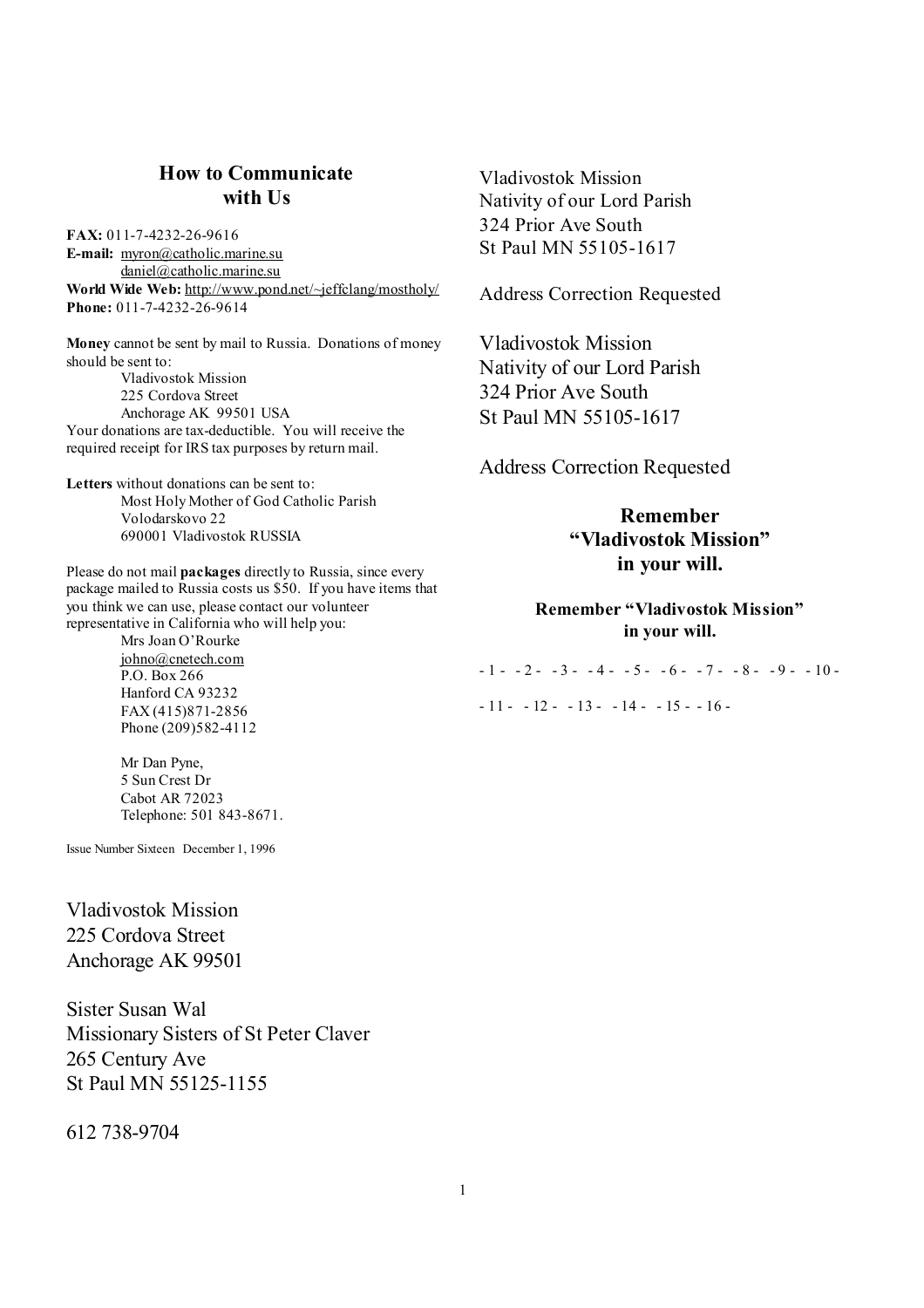# **Historic Crucifix Returns to Church**

*By Rev Daniel Maurer, C.J.D.* 

The parish of the Most Holy Mother of God in Vladivostok has cause for great rejoicing. We have passed another historic milestone, one which reminds us of our past and prepares us to face the future with a renewed understanding of the mystery of God's love.

On November 4, 1996, the large marble crucifix, which had stood as the central image over the main altar before the Communists' attempted extermination of Catholicism, was returned to the church from which it had been removed fifty years earlier. Accompanied by tears of joy, ardent prayer, and more than a little fear for its safe journey, this sacred and moving image of Christ Crucified was brought home to where it belongs. The great occasion was all the more poignant because the crucifix is the only known object which remains from inside the church before the Communists destroyed the parish, converting the building for use as the regional government archive. The joy that its homecoming brings to our parishioners, especially to those few who remember the crucifix in the church, is almost exceeded by the difficulties of the process of its repossession.

Because of the destruction and displacement of historical records during the Communist civil war (1917-1922) and the repression of religion, nothing is known about the origin of the crucifix. No one has been able to tell us where it comes from, when it arrived in Vladivostok, or even who the artist was who sculpted it. It is quite evidently a masterpiece, and therefore not likely the creation of any sculptor known to have worked in the Russian Far East during the 19th or early 20th centuries. A respected Vladivostok historian, who helped in the process of the return of the crucifix to the church, has speculated that it may well be the work of the sculptor, P. K. Klodt, who gained worldwide fame in the middle of the 19th century for his monumental human and equestrian statues on the Anichkov Bridge and the Narva Gate in St Petersburg, the former Russian imperial capital, and in front of the imperial palace in Berlin. If that is true and can be proved, the crucifix would automatically become a Russian national treasure. Its present status is that of "Primorsky Krai regional cultural monument" and as such is not officially the property of the Catholic parish. It remains the property of the state under the administration of the Primorsky Museum of History and Culture, but has been given over to the parish for "safe-keeping" for an initial period of three years.

Four pieces of historical documentation connect the crucifix to the Catholic parish of Vladivosok, but at least two of those three documents prove its true ownership conclusively: the large first communion photograph taken inside the church sometime between 1921-1923 which clearly shows the crucifix in the background (*Sunrise* cover story, issue number 11, June 1, 1995); two written records of the construction of

brick foundations for the heavy crucifix, (the first one is dated 1912 and documents the building of a brick foundation for a heavy marble crucifix in the old wooden church, and the second one documents the construction of a brick foundation for a marble crucifix in the new masonry church around 1922); and finally a written record of the decision by the Primorsky Regional Archive to give the crucifix into the safekeeping of the Vladivostok Art Academy "for the purpose of art instruction". This last document, dated 1947, contains an exact description of the crucifix, and carries on the opposite side a record of receipt of the crucifix by the Art Academy, signed by the director of the academy. It was this written receipt which finally forced a reluctant Art Academy faculty committee to return the crucifix to the Catholic parish after a four-year process initiated by our pastor Fr Myron in 1992.

 The crucifix, executed from flawless white marble, stands over 9 feet high, and is composed of four parts: (1) an oblong base sculpted with a design of alternately curved and flat moldings, into which is tightly fitted (2) a simply-sculpted, flat cross, onto which is attached (3) an exquisitely worked corpus, slightly smaller than life-size, in the most authentic illusionist style, and (4) a scrollwork sign bearing the Latin letters I.N.R.I. The corpus is a depiction of the dead Christ, his head drooping low to his right side, his eyes and mouth open. Of special compositional merit is how the sculptor has captured the lifeless body, hanging by the arms, its weight causing the left clavicle to protrude slightly unnaturally under the flesh at the shoulder.

 The present condition of this priceless relic shows evidence of its traumatic history, though not enough to obscure the genuine beauty of the piece in general. In what could only have resulted from a deliberate intention to deface the corpus, all the fingers of both hands have been broken off. In addition the nose and the point of the beard have been chipped and a central piece of the crown of thorns is noticeablymissing, as is a small piece off the end of the loin cloth. Even a large but thin chunk of marble has been chipped off the left side of the crossbeam. Perhaps, though this is only an unsubstantiated legend, some of the damage might have resulted from an attempt by parishioners to save the crucifix by burying it. Such a drastic solution may have been thought necessary because throughout the 1920's and '30's members of the Communist "Society of Militant Atheists" rampaged through Vladivostok, destroying all 25 Orthodox churches and all exterior religious symbols.

 As long-time *Sunrise* readers know, the Catholic church building survived only because the Catholic community was dispersed and almost completely destroyed. After the darkest years of the repression there were no parishioners remaining who would be impertinent enough to ask that the building be reopened for sacred services. Therefore in the mind of the Communist authorities, the church could "legitimately" be given over to another use, i.e. an archive. But besides as an object of religious veneration, what other use is there for a large white, marble crucifix?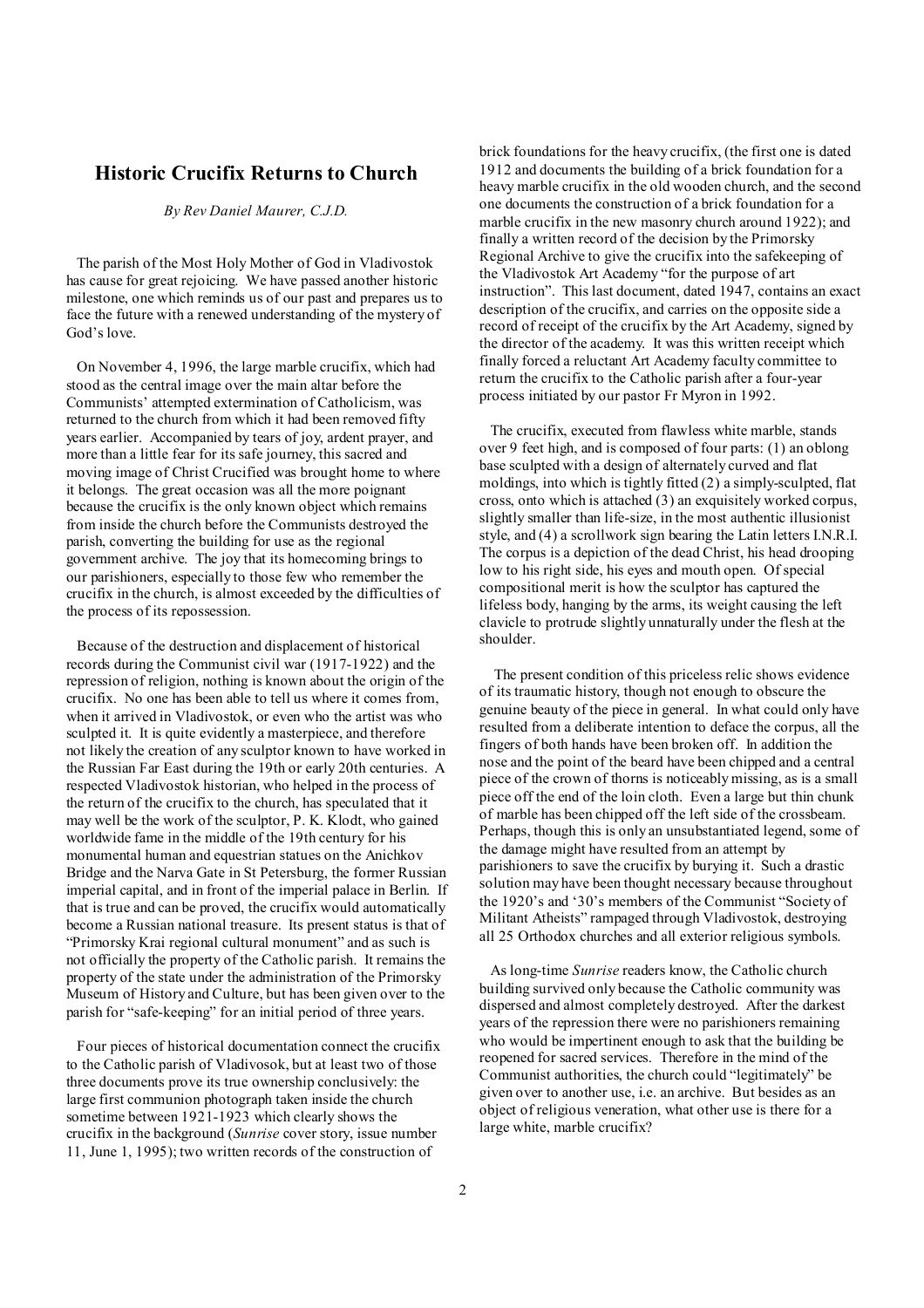An appropriate, Communistic use was found, or perhaps it was a happy excuse advanced by some crypto-believer so that a beautiful but politically incorrect object would not be wantonly destroyed. For the last 50 years the religious masterpiece stood in a very atheistic institution at a 45 degree angle in one corner of a crowded first floor studio, the only precious possession of the Vladivostok Art Academy, to which it was relegated as an object of study and sketching for three generations of high school students. The academy can truly be called atheistic since as part of the Communist government school system, officiallymandated classes in atheism were regularly taught to all students until as recently as four years ago when the curriculum was revised by the national government. Since teachers were not re-trained in a broader point of view, it is logical to conclude that many of them are still teaching atheism as they were taught to do throughout the Communist period.

Non-Russians would have to "experience" the Art Academy to believe it. Situated in a residential neighborhood on the north edge of downtown, it is one of the most run-down and unpleasant buildings this author has ever seen. Everything about it carries the conviction of irresponsibility and decay, from the unimaginably filthy bathrooms in the basement with doors broken off or hanging ajar (where light fixtures and even light bulbs have long since been destroyed mercifully so as not to allow one to take in the full horror), through the garbage strewn stairs with unequally high steps, up to the decrepit, completely undecorated teacher's lounge. Nothing about the building betrays the least evidence that anyone connected with it has ever had a vocation to impart to the young an appreciation of beauty or the knowledge of art. Nothing, that is, but the breathtakingly beautiful figure of Christ momentarily frozen in marble for all eternity. One can understand why the school officials were reluctant to let it go. Not that they treated it well when they had it. Every time I visited the academy to see the crucifix during the last four years, there it was, dirty and ignored, in its corner in front of two windows. In that position, with light coming from the back, it was impossible even to view it well, to say nothing of sketching it as an artistic exercise. Using a black pen one forgotten student had scrawled a peace sign at the center of the crossbar above the head. Thankfully no young couple ever carved a heart with their initials into the chest. About all that can be said for the administration of the academy is that they kept it safe from greater acts of vandalism through the last 50 years, and that finally, when they had to, they consented to its return to us. For that they have received our formal thanks.

They did not give it up without a fight. Knowing early on that the Catholic priests in Vladivostok came from America, and thinking as most Russians do that all Americans are rich, they first tried barter, or was it extortion? At that time the parish possessed no documentary evidence that could prove that the crucifix had been taken from the Church. All we had to go on was the obvious fact that it was executed in the Latin style rather than the Byzantine style of the Russian Orthodox Church and the oral history surrounding the crucifix which

vaguely suggested that it was dug up near our church around 1950 when the city was excavating for the foundation of a new electrical tower. "Not enough evidence," the faculty assembly solemnly intoned, "but if you really want it, we may be able to exchange it for five-or-so personal computers." Everything has its price, but how do you recoup a priceless artifact when you are not the rich Americans you are assumed to be? You wait, and you pray. And in Russia you search for a paper trail, because nothing happens in Russia without ten forms being filled out in triplicate. First we found the old photograph with the crucifix clearly visible in its entirety. "Still not enough evidence," we were defensively informed, "but if you still want it, we now need 30 personal computers with color monitors." So we waited and prayed some more. We were not too concerned about the waiting. For the first two years we did not even have a place to store it if it had been returned it to us. After we got the church building back from the government, we tried again, but made no progress. Finally, earlier this year, a parishioner thought to ask the Primorsky Archive if they might have a record of giving the crucifix to the Academy. (Certainly the Academy should have such a record, but they were not about to admit it.) The director of the archive looked and found exactly what we needed to prove how the crucifix had come into the possession of the academy--a clearly written act of transfer of the crucifix from the archive to the academy, and a clearly written receipt from the academy. All that remained was to show the document to the Primorsky government Director of Cultural Affairs, and the Academy was forced to relinquish its claim over the crucifix.

 It took a crew of 14 men, all volunteers from the parish, to carry the crucifix out of the academy to a waiting truck and then into the church through the large front doors. They all deserve a rich reward as modern day Simons of Cyrene, especially since the weight of the two pieces together, base and crucifix, has been estimated to be over 2000 pounds! As it crossed the threshold one could almost hear the choirs of angels rejoicing, and one certainly could hear a collective sigh of relief and shouts of praise from all the parishioners who had gathered to keep a vigil of prayer during the move. The base was too small for all fourteen to carry and too heavy for a small crew to lift up the stairs, so we decided to stand the crucifix temporarily on the ground floor by the stairway leading up to main nave until we could study how best to proceed.

 With expert consultation from parishioner Alexander Kovalevski, a college professor who has a doctorate in engineering from the St Petersburg Institute of Technology, assisted by two colleagues, a special steel handle was designed to fit around the base so that six men could lift it easily and carry it up the stairs. On November 23, the day before the Feast of Christ the King which was to see the solemn parish celebration of the return of the crucifix, it was finally set up in the nave of the church. With tears in their eyes our elderly parishioners carefully washed the crucifix as if they were washing the body of the crucified Lord.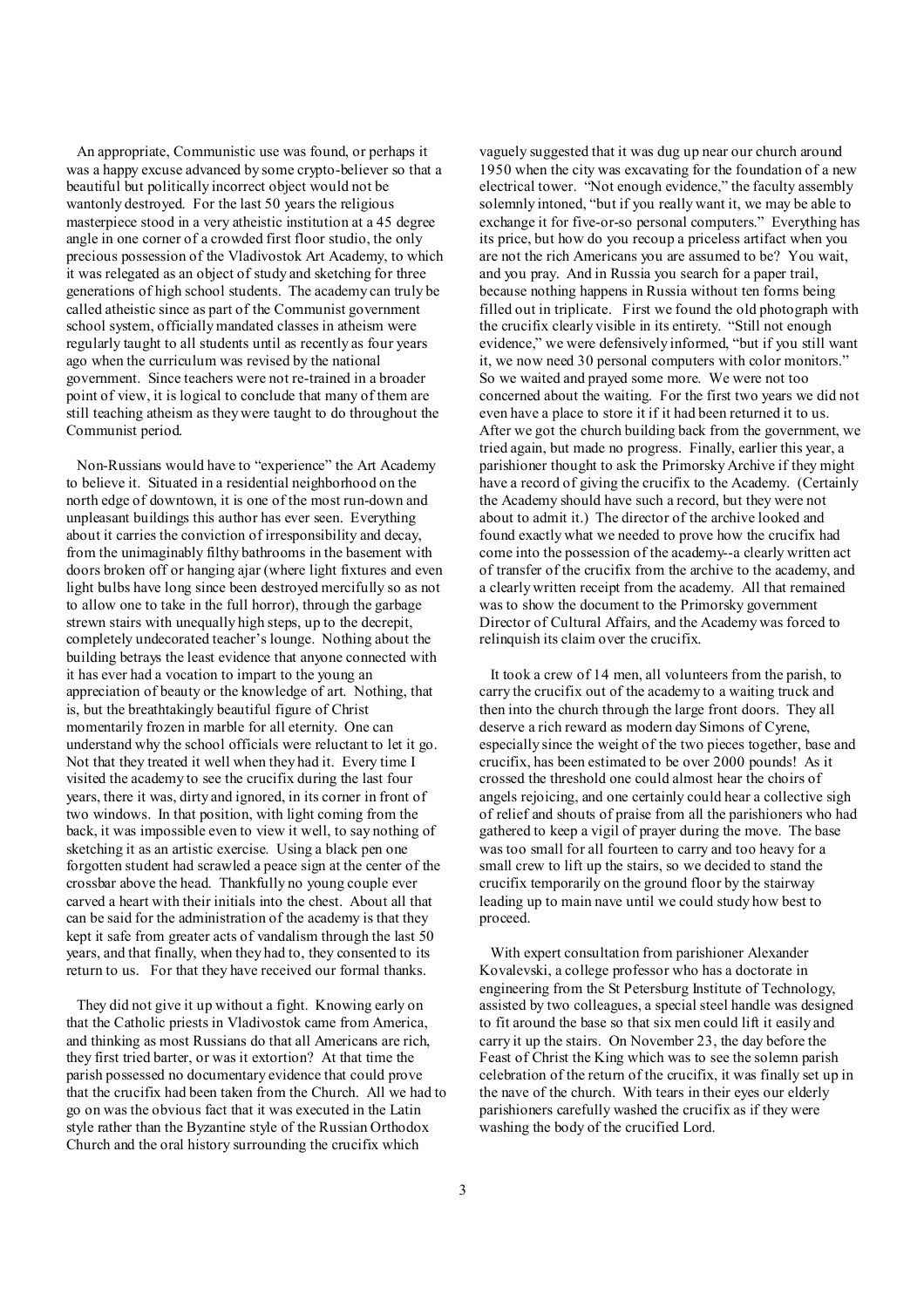The crucifix is not the centerpiece of the main altar as it was in the photograph taken in the 1920's, however. Since our parish is dedicated to the Most Holy Mother of God, the central image in the sanctuary should be reserved for Mary depicted as mother of the Christ child. The crucifix stands temporarily in the central aisle at the back, opposite the altar, where it is the first thing that everyone sees as they come up the steps into the nave. It is not uncommon that our parishioners kiss the feet or gently touch the knee of the corpus as they enter the church for Sunday Mass, admiring its beauty and marveling that it has come home.

We are saving the steel handle which was made to carry the base so that both crucifix and base can be moved one more time. It has long been Fr Myron's dream to make a beautiful "Chapel of Martyrs" to the memory of all our parishioners who lost their lives in the religious persecutions or who died without the sacraments during the 62 dark years when our parish was closed, including the priests who died in the camps. The chapel is to be located to the north side of the first floor vestibule, in a vaulted room which may have been the baptistry before the structural changes of the Communist era. When found, the body of the first bishop of Vladivostok, the Most Rev Karol Slivovski, D.D. willl be interred in the chapel. The beautiful marble crucifix, a silent, suffering witness to the death of so many millions of Christians of Russia in this century, will be used as the central image of that chapel of martyrs. There it will most clearly become once again what it was created to be, a powerful symbol of our sure hope in the victory of the Crucified.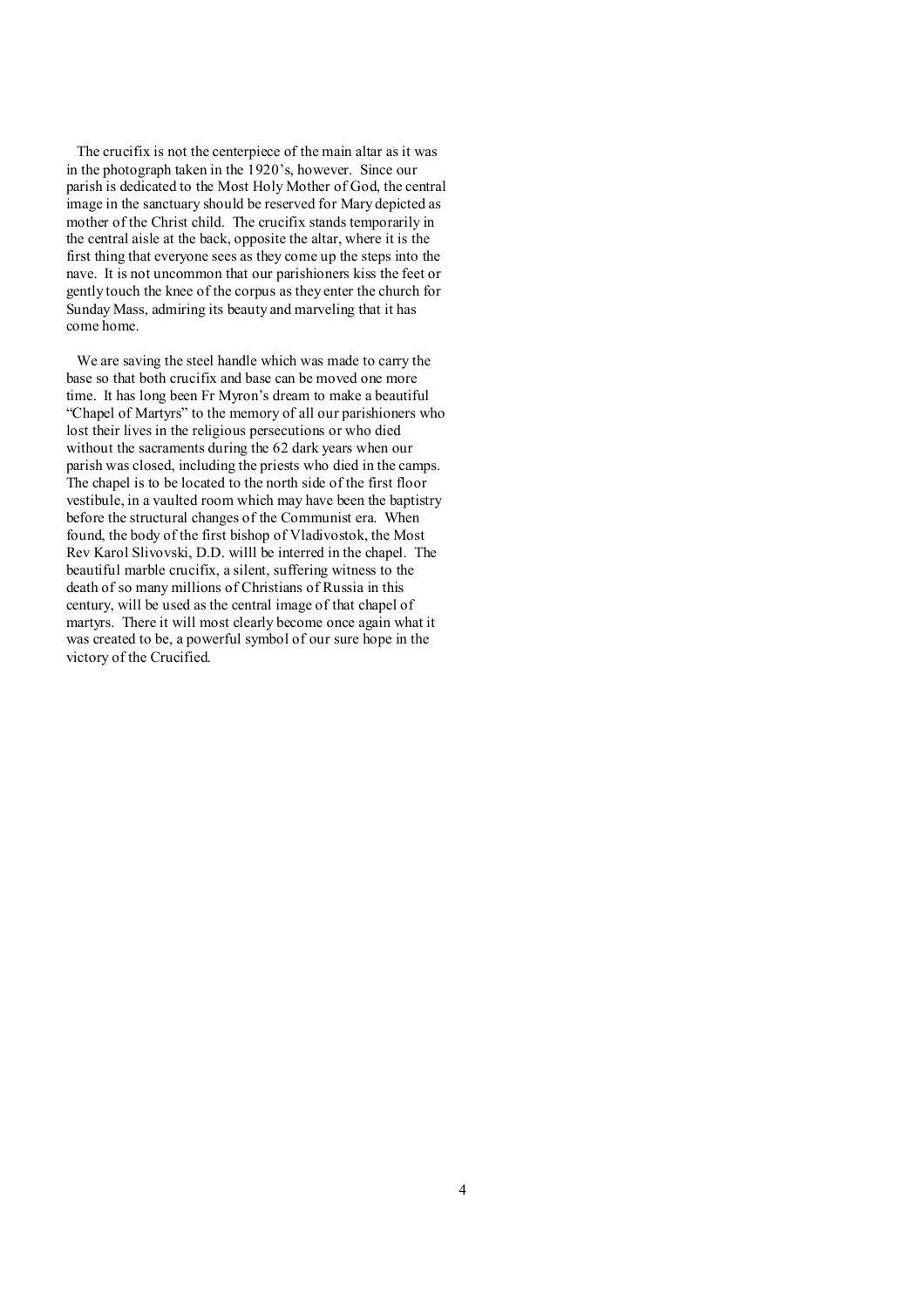# **First Organ Concert a Spiritual and Musical Triumph**

#### *by Rev Daniel Maurer, C.J.D.*

The return of the historic marble crucifix (see related story in this issue) was celebrated by the Vladivostok Catholic parish with the first-ever organ concert in the Russian Far East, an area almost as large as the entire continental United States. The day chosen for the celebration was, very appropriately, the feast of Christ the King (November 24, 1996). The parish had wanted to host an organ concert for the city ever since it received the large Rodgers organ as a gift from the Church of the Epiphany in Coon Rapids, Minnesota. The main obstacle was the lack of a trained organist who could adequately show off such an impressive and complex instrument to the music lovers of the city. Before becoming parish organist, Marina Shuyanova Omelchenko was a very accomplished pianist, but she had no training or experience playing an organ until she inaugurated the Epiphany organ at the Easter Vigil last April. She needed time to learn the special legato touch required on an organ, how to choose the proper registers for each musical piece, how to change registers in the middle of a piece, how to switch smoothly between keyboards, and especially how to play the pedals. She has been practicing diligently every week since her debut, with the exception of a month off in July to get married and travel to the Ukraine on her honeymoon to meet her husband's parents for the first time.

When we learned that the crucifix would be returned in November we thought the time was right to plan the first concert in honor of that historic event. Perhaps it was coincidence that we chose to honor the crucifix with a concert of sacred music and that the crucifix was finally returned to the parish on the feast of St Charles Borromeo. Long time *Sunrise* readers will remember that St Charles is one of the patrons of our parish choir, since his episcopal motto was, "Don't Stop the Music!"

With such a beautiful and historically important art treasure as the focus of the occasion, it seemed appropriate to have the concert take the form of a musical reflection on the mystery of the death and resurrection of the Lord. Because Fr Myron the pastor was traveling in the U.S. for most of October and November, Fr Daniel established an *ad hoc* committee to help plan the event for the first Sunday that Fr Myron would be back in Vladivostok, November 24. Members of the committee were Marina the parish organist; Ekaterina Yankina, a charter member of our parish choir and choir director since October 1 of this year; and Ludmila Rakhmanova, also a charter member of the choir and professor of dramatics at the Far Eastern Art Institute. Ludmila is the director of all operas produced in Vladivostok, a position in which she has worked at one time or another with most of the classical musicians in the Russian Far East, many of whom are her former students at the Institute. (She is also the mother of our first parish organist and choir director, Anna Gafurova Jones.)

 With the help and "snokomstvo" (Russian for "personal connections") of the committee members, we soon had a stellar list of musicians and singers who wanted to take part in what promised to be a cultural milestone in a very cultural city. Because of last minute cancellations of two vocal soloists due to a flu epidemic, the final list of participants were: Marina as main organist; the parish choir; the Ancient Music Ensemble of the Art Institute; the Chamber Choir of the Primorsky Philharmonic Orchestra; and Marina's father, flutist with the Primorsky Philharmonic who played the flute accompanied by his daughter on the organ.

 Given such a good collection of artists, the problem became how to limit attendance so that there would be enough room for the concert guests. We decided not to advertise in the mass media. We also decided to arrange for more seating. Usually our church has around 160 seats. We brought up more pews from the first floor hall and every spare chair in the building for a total of about 300 seats. During the concert every seat was occupied and there were about 50 people standing. By attendance alone the concert was a big success. By other measurements it was one of the most memorable events of a lifetime.

 We originally hoped that the concert could be about 90 minutes, though at first this author as head of the committee was skeptical that we could find enough sacred music in this most Soviet of Russian cities to fill the bill. There was no need to worry. The concert turned out to be exactly two hours long without an intermission. Interspersed among the musical selections were four readings from the New Testament on the theme of the crucifixion and cross. After an introductory hymn by the parish choir and the first reading from St Paul's letter to the Philippians, ("Jesus accepted even death, death on a cross,") Fr Myron unveiled the nine-foot tall crucifix and incensed it in the first public act of veneration of this precious relic in more than fifty years.

 The eight student member Ancient Music Ensemble sang three pieces *acapella*: a *Kyrie*, a *Sanctus* and an *Ave Marie*. Their young, clear, true voices blended perfectly with the acoustics of the Gothic cathedral for an ethereal, uplifting sound. It was the first time they had sung sacred music in a sacred place. They did an excellent job. The fifteen member Chamber Choir of the Primorsky Philharmonic, the men dressed in white tie and black tails and the ladies in black evening gowns with silver-glittered floating panels, sang two beautiful pieces, Shubert's *Stabat Mater* in German, and in what was perhaps the emotional high point of the afternoon, a powerful rendition of *"Libera Me"* from Gabriel Foure's *Requiem No. 6*, during which all those present who had lost relatives and loved ones in the Communist repression came forward, invited by Fr Myron, to light and hold votive candles in memory of the deceased. Then, to honor our parishioners who were killed during those bloody times, Fr Myron unveiled a mural-sized version of the First Communion class of 1923- the "miracle picture"--showing our Bishop Slivovsky, a priest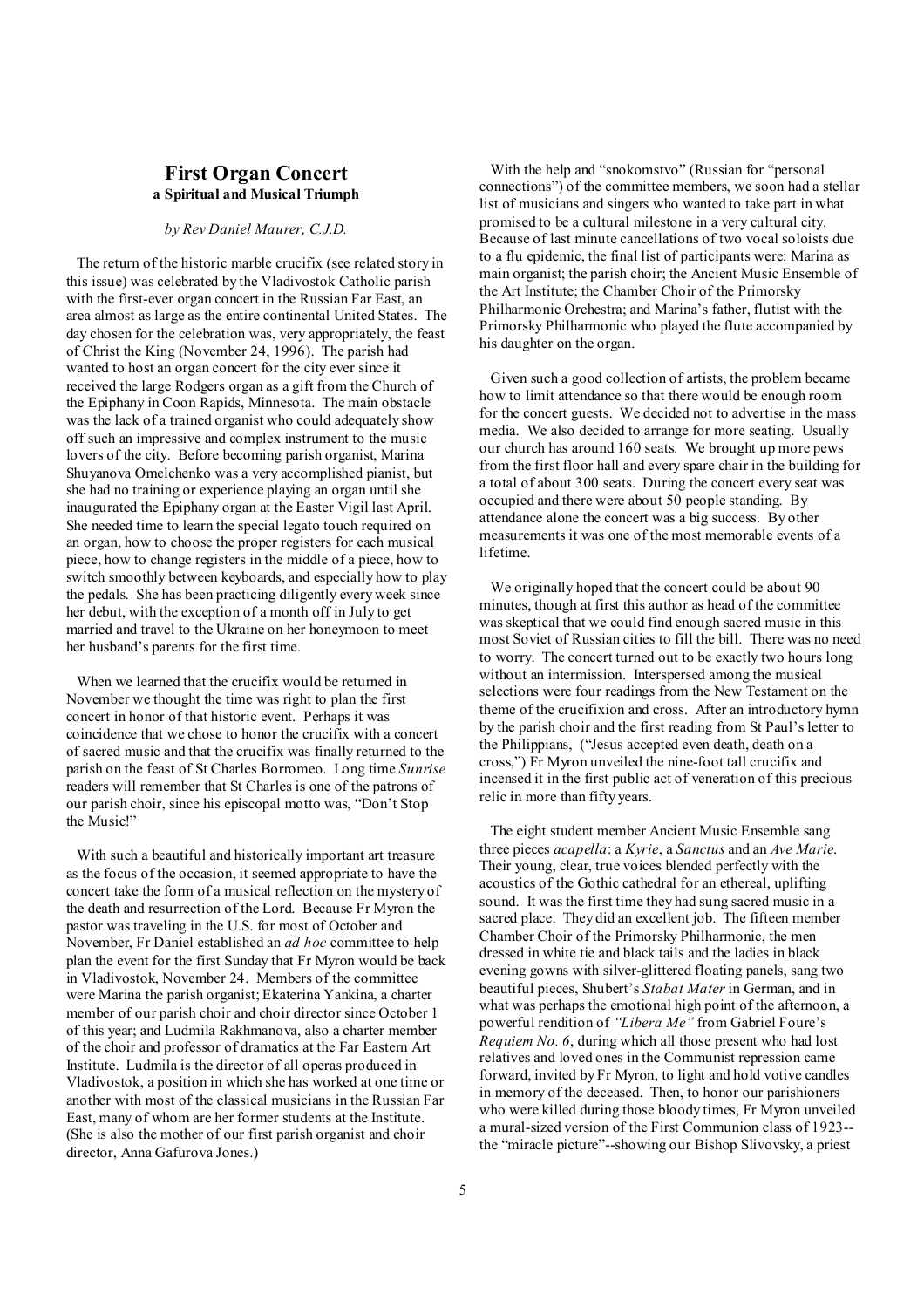and the First Communicants standing below the very same crucifix which we were rededicating, and before which we are also privileged to pray.

The stars of the day were Marina and the Epiphany organ. She not only played five solo pieces, she also accompanied the parish choir in three hymns, accompanied the assembly in four hymns, accompanied the Chamber Choir of the Primorsky Philharmonic Orchestra in the Shubert *Stabat Mater* (in five segments), and played the organ for three duets with her father on the flute. Among the composers whose works she played were Handel, Bach, Corelli, Valentine, Foure and Beethoven. Her final solo piece was a very triumphant Prelude and Fuge by Handel with many register changes ending finally with all the stops out. Her playing was masterful and self confident. With only seven months of practice on the organ it was surprising that she managed the register changes perfectly. The only slight flaw was something that has happened to organists the world over. (Welcome to the club, Marina!) When she stood up to take her final bow, she forgot to turn off the pedal stops, so a loud groan momentarily emanated from more than six hundred watts of power. The audience chuckled good naturedly and gave her an even warmer round of applause.

One of the New Testament readings during the concert reminded all those present, "The message of the cross is absurdity to those who are perishing, but to us who are being saved it is the power of God." (1 Cor 1: 18) For the closing of the concert-reflection in honor of the return of a statue depicting a tragic death, everyone stood and proclaimed in song their faith and hope in the resurrection from the dead. Following the text printed in the program, over three hundred voices blended together singing a beautiful Russian translation by a young parishioner of the famous hymn set to the melodic theme of the closing movement of Beethoven's 9th Symphony, the "Ode to Joy",

> Sing with all the sons of glory, Sing the resurrection song. Death and sorrow, earth's dark story, To the former days belong.

It was the triumphant *finale* of a never-to-be-forgotten afternoon. The priests of the Most Holy Mother of God Catholic Church wish to take the opportunity of this article to thank again Fr Bernard Reiser and the people of the Church of the Epiphany in Coon Rapids for making possible this historic occasion. Their gift of the organ is a gift which truly keeps on giving, providing inexpressable joy to all who hear it, and continuous praise to God. With St Charles we pray, "Don't stop the music!"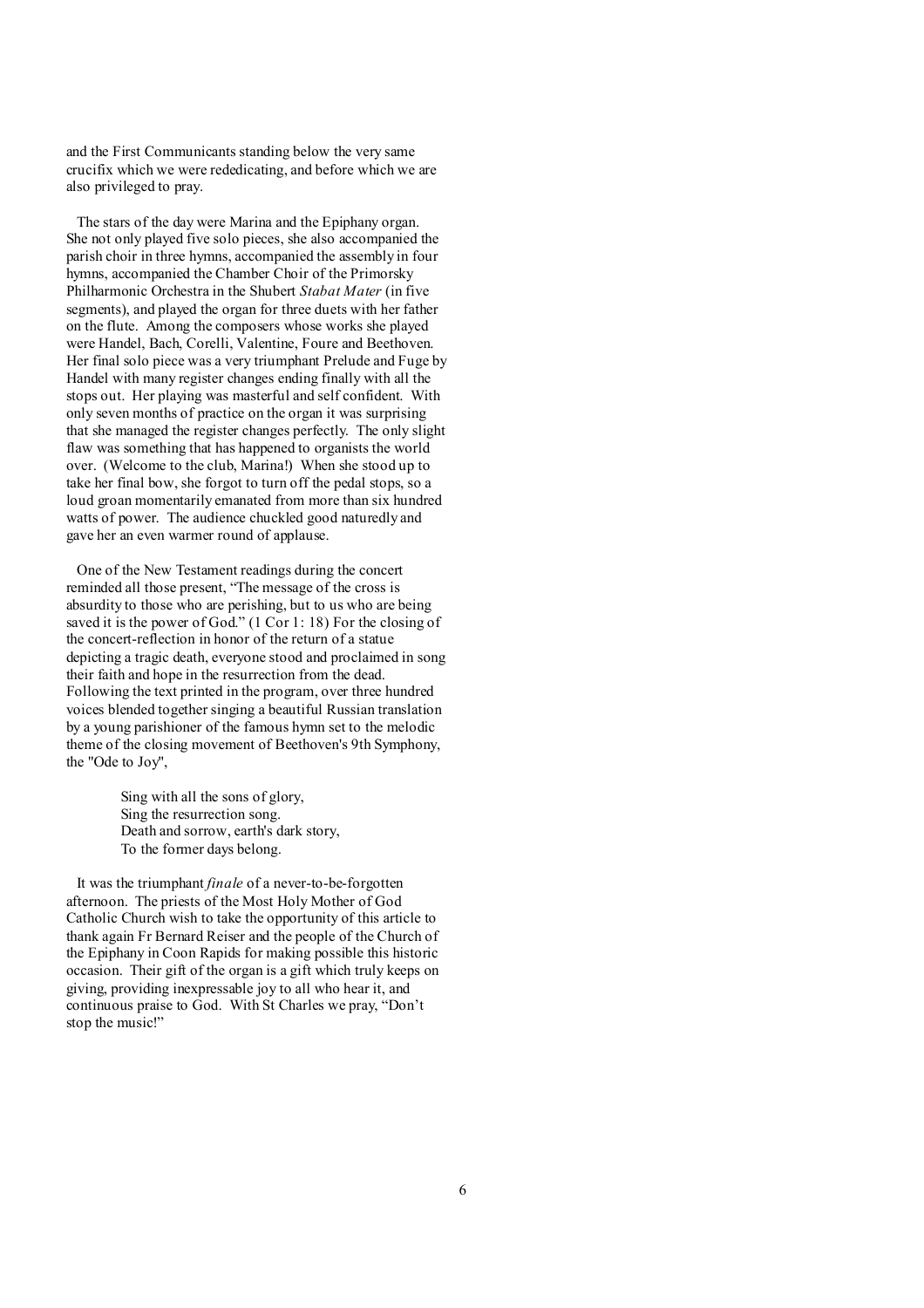# Summer Camp 1996

### *by Rev Myron Effing, C.J.D.*

Now it's winter already, and we still haven't told you about our summer camp! Winters are long in Russia, so this is a good time to remember those summer days, August 11 to August 18, although it was rain, rain, rain for the first four days of camp--until August 15, the Feast of the Assumption of the Blessed Virgin Mary. Then the sun came out! And the kids spent a glorious few hours on the beach, the most beautiful beach in our area--on Popov Island. The beach is clean--so clean that one can eat seafood right out of the ocean! Then it was sunshiney for the rest of the camp.

I'm rather old to run around with the children, but I tried. We owe our thanks to the two young priests--one Japanese and one Filipino, two seminarians, two sisters, and seven Japanese Catholic university students who came to help with the camp. We don't have any sisters in this whole third of Russia, so the children's camp is the only time our kids get to see sisters, and Sister Maria, who is Polish but works in Japan, was here to help with the children's prayers and songs, as well as to serve as interpreter. The two seminarians came from Byelorussia for the camp. They speak Russian. We hope that they were an inspiration for the kids, as well.

How was the camp financed? Parents paid what they could, but it was sad to see that some children from the parish couldn't go to camp because we didn't have enough money to send everybody--as usual we were broke. The Marianhill Fathers paid the expenses of the seminarians. The Japanese students donated a large part of the camp expenses, and our sister parish in Yokohama covered the rest. Thanks to all who helped make our camp a success. Next year, who will help?

The following articles are from other camp participants.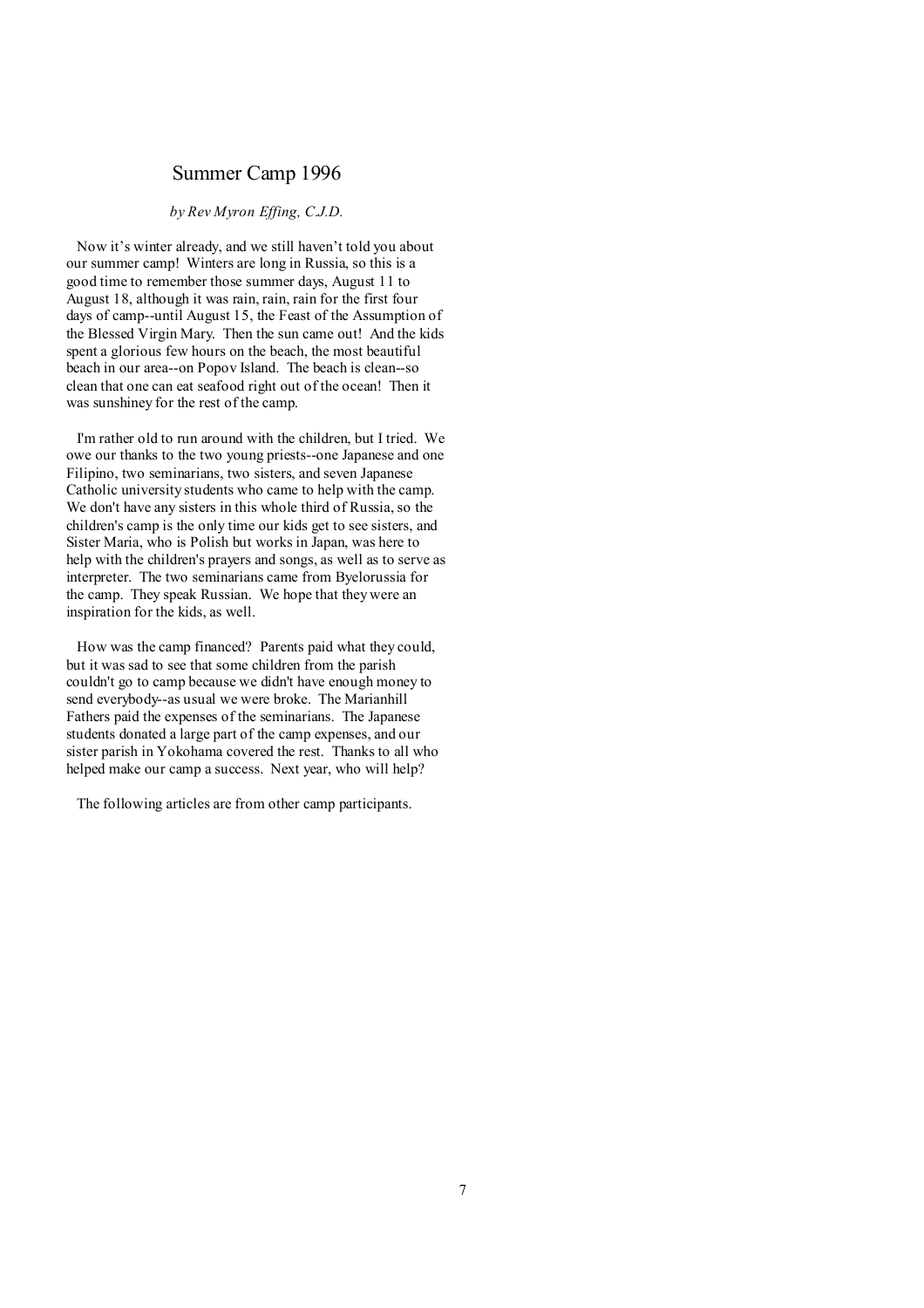# **Second Annual Children's Camp on Popov Island**

#### *By Yuri Belozorov, Camp Director*

The Most Holy Mother of God Parish summer camp for children was held during August in the fisherman union's preschool building on Popov Island. At the week-long camp 33 children ages 10 to 16 from the Vladivostok, Nakhodka and Blagoveschensk parishes grew in their knowledge of the Faith through spiritual exercises, discussion and prayer. Japanese Catholics from our sister parish in Yokohama participated again this year in addition to the Russian staff, carrying out organizational and administrative functions of the camp.

Our three primary goals for the camp, listed in the order of importance, were the following: To increase the religious and spiritual consciousness of the participants; to provide an atmosphere for inter-cultural exchange between the Russian and the Japanese; and to improve the physical health of the participants.

In our religious instruction we aspired above all to bring the children to a knowledge of Jesus present in His Church through the sacraments. All members of the camp had an active prayer life that week, under the spiritual leadership of Sister Maria, a Polish nun from the Japanese delegation. (May the Lord lead her to full-time work with the children of our parish!)

The children quickly understood that it is possible and even necessary to address God with their requests. It was a little more difficult to teach them to see in everyday life how God loves and cares for His children and to teach them to give thanks for all of God's many gifts.

It really is quite hard to see to concerns about spiritual growth in a rain that pours down from morning to night for three days in a row. However, the first few days we took an occasional break from our religious mind-set in order to dream of being on the beach under the nice hot sun. After the daily routine of the camp was established and the children had gotten to know each other, on Thursday, the Feast of Our Lady's Assumption, the Lord bestowed on us a wonderful gift of hot sun, a blessing which remained for the duration of the camp, only mildly distracting us from our spiritual exercises.

One way we developed international dialogue at the camp was through the group task of writing a script on a religious theme and then together rehearsing the play. The campers were divided by age into four groups, and the staff were distributed among them. Each afternoon there was time for development and discussion of the script and for rehearsals. On Saturday a festival was held with one performance following the other and not any play leaving the observers indifferent. The award for the best performance went to the 10 to 12-year-olds, who used as their plot the parable of the Good Samaritan. Their group

leaders were Andre, a seminarian from Belorus, and Eri, a future teacher of English and French from Japan. (May God continue to develop their talents for their vocations.) This group also won the award for "Team Spirit" because of its members' enthusiasm.

 The most difficult problem by far in organizing group work lay on the strong shoulders of two men. Victor Anisimov from Most Holy Mother of God Parish and Father Ghandi from Japan had the not always pleasant job of working with the 13 year-old campers. But both group leaders coped successfully with all the young teen-agers' problems. (May God grant Victor and Father Ghandi success in all of their future dealings with teen-agers!)

 Another young group of campers, the 10 to 12-year-olds, was constantly at work and play with leaders Slavik, a seminarian from Belorus, and Ayako, a kindergarten teacher from Japan. These two leaders' cheerful manner and spontaneity made for great teamwork in all of the games and tasks. (May the Lord continue to increase their love for children.)

 The most problematic group for religious instruction was the 14 to 16-year-olds, led by our pastor's secretary, Valerie Walatka, and Filipino priest Father Larry from the Japanese delegation. In their discussions the inquisitive young men and women pondered deep questions about God and human nature, posing most difficult questions to the leaders. Fortunately this group was graced with the middle-aged Sister Naoko from Japan, whose contributions were a great asset in the theological discussions. (May God grant all members of this group further growth in the knowledge of Him and of His Church.)

 This year, as in last, the sports program for the camp was organized by our kind friend Valery from Komsomolsk-na-Amure. How through Karate this man came to faith in Christ and to the Church would make a fine theme for a separate but very large article, which hopefully will one day be written. Valery didn't come alone to the camp this year, but brought with him from Komsomolsk two students from the pedagogical institute, Aleksy and Alexander, who gave instructions in Karate each day. (May God allow them to grow in their faith in Jesus Christ.)

 It is necessary to mention the role of the organizer of games, who rallied all of the camp participants into the music hall in one big group each evening after supper. This person was Tai, a student in Management from Japan. Under his direction laughter and running around did not cease. Each game was appropriate for mixed nationalities and mixed ages, and everyone had a good time. (Blessed be God for giving Tai the job of organizer.)

 Each day before lunch everyone met in the music hall, where for half an hour they practiced hymns under the keyboard accompaniment of Vitalie, one of our campers. Indeed it was both joyful and interesting. (May God grant Vitalie fuller development of his talents to the glory of the Church on earth.)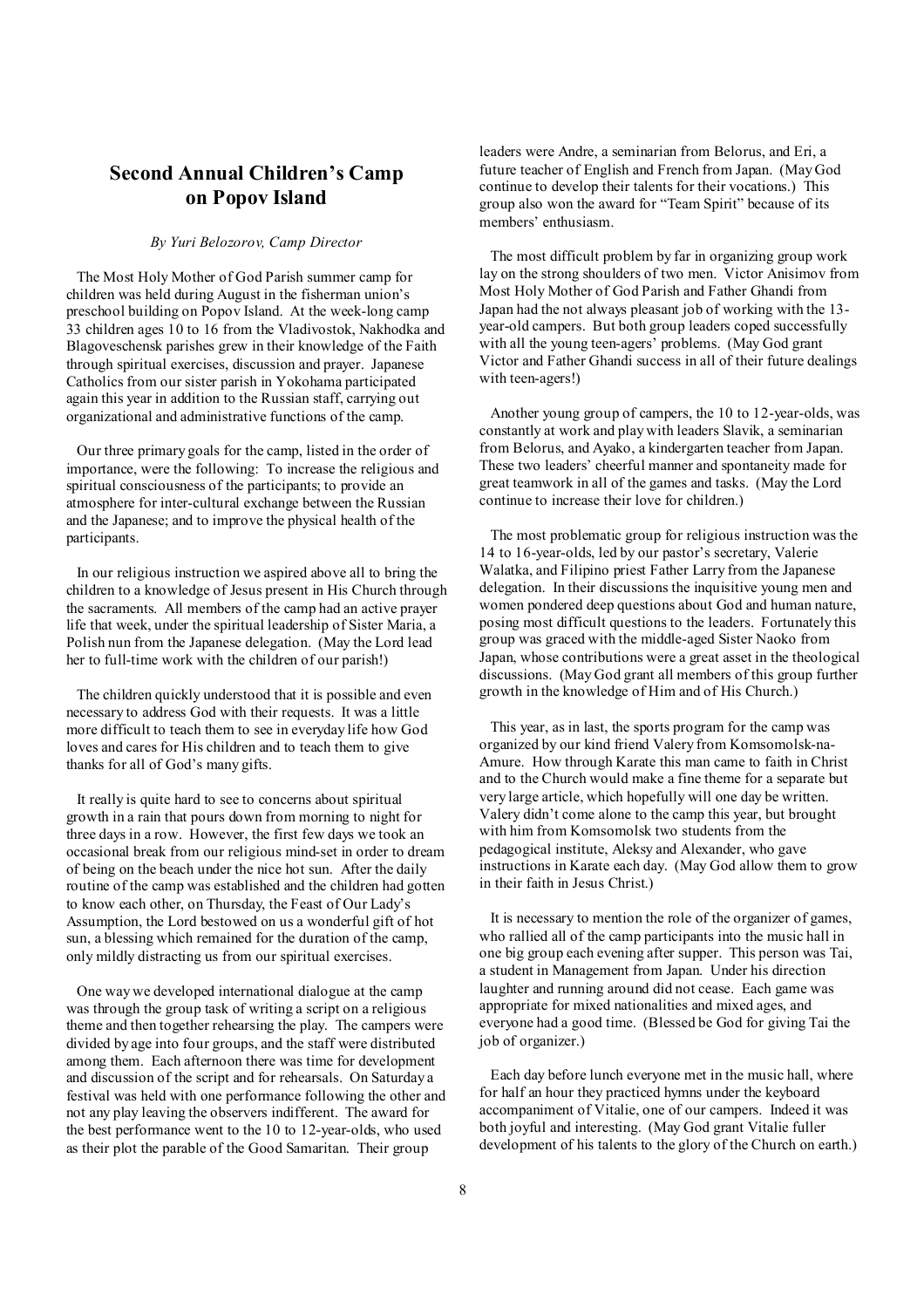Certainly, no religious camp can do without spiritual guidance. Either Father. Myron or Father Daniel was at the camp each day all week, taking spiritual care of the participants. (May the Lord assist them both in their noble service.).

Providing invaluable assistance in the organization of the camp were the manager of the preschool, Svetlana Pavlovna, the main engineer of the Popov fishermen's union, Alexander Evgenievich, and the workers of the fish factory. The cafe, where we ate three meals a day, was also indispensable for the camp, and Nina Josefovna and Galena Josefovna's culinary skills were repeatedly awarded by applause. (May God bless all of these people for their kindness and bring them all to a knowledge and love of Him.)

The hidden role in all aspects of the camp was played by the director Yuri Belozorov, author of this article. (May God allow me at next year's camp to participate in group work with the kids in addition to my administrative responsibilities.).

I ask you, brothers and sisters, to pray to the Most Holy Mother of God and Ever Virgin Mary for the continued success of our religious summer camp in future years to the greater glory of God and our Church. Amen!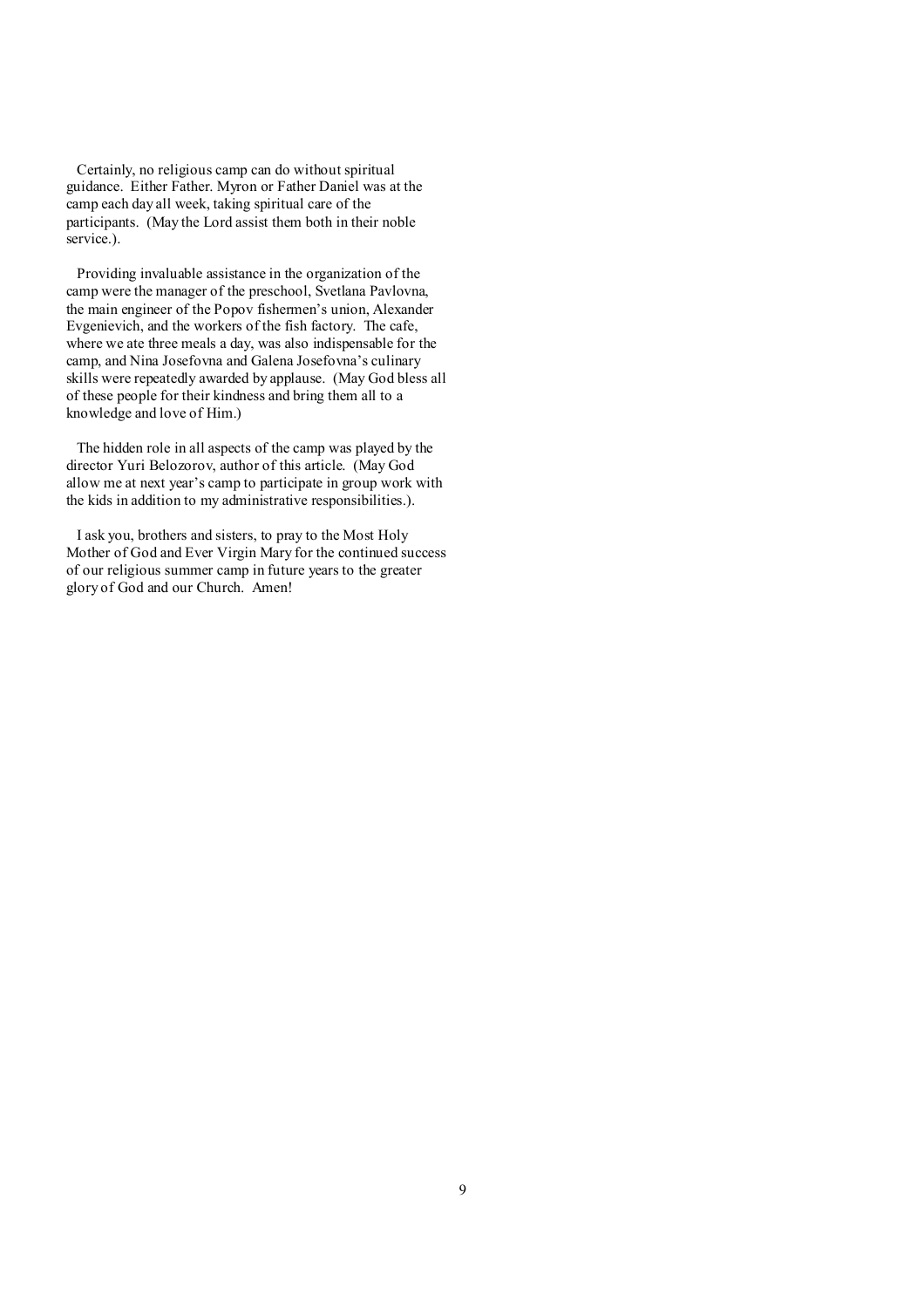# **A Camper's Viewpoint**

### *by Galina Olegovna Pavlova*

As we all know, any education, whether it be physical, cultural or religious, needs to begin at an early age. Not without reason, the Russo-Japanese Christian camp on Popov Island accepted children from 10 to 16 years of age, at which ages it is possible to begin making a child conscious of the spiritual life. The fact is, many of the children who came to the camp for the first time didn't know even one simple prayer.

It is necessary to note that many children who attended the camp last year brought along with them this year their brothers, sisters and even friends from the neighborhood. I registered my little sister to attend the camp this year under her persistent request. To be honest, I had doubts as to how it would warm up to the religious atmosphere of our camp. So I was pleasantly surprised at how easily she found a common language with everyone and how whole-heartedly she participated in all of the activities and even went on her own to the Masses that took place several mornings at the camp..

As to the schedule at the camp. To the credit of the organizers, the days were filled with the most diverse activities.

The day began with calisthenics, in which everyone participated, children, adults, Japanese, even priests and sisters. After morning prayer and breakfast, group work began. The campers were divided by age into four groups with adult leaders in each group. After a short talk on the theme of a day by one of the camp organizers (themes centered around the sacraments and prayer), the groups met in separate rooms. Two of them were busy discussing the theme of the day, while the two other learned Karate under the direction of two young men from Komsolmosk-na-Amure, who came to the camp with their coach, assistant director of the camp. After an hour the groups rotated.

After the first two main activities of the day, everyone met in the music hall, to practice hymns for the Thursday feast day Mass for the Assumption of Mary. After lunch the groups either went to the beach for swimming and sunbathing or prepared skits to be performed on Saturday morning. Working in groups gave them the opportunity to get to know each other better. In the evenings we all went to the music hall where we played games, sang, and visited with one another.

It was surprising to see that the cultural and language differences did not prevent dialogue between the Russian children and the Japanese youth. And anyone who spoke a foreign language had an opportunity to practice.

In addition to the regular daily camp activities there were four Masses. There were two Japanese priests and practically all week one of the priests of our parish was on the island. It

was a pleasure to see the campers going on their own to daily Mass, attendance at which was optional.

 The children learned a lot in the course of the week. They learned what prayer is and how to pray. But they did not simply learn to say prayers; in their small groups they creatively planned and skillfully led evening prayer for the whole camp. The campers learned about Baptism, Confirmation, Eucharist, Confession. They were able to discuss the sacraments in their groups, and those who had already received the sacraments, were able to share their impressions with the others.

 The physical training strengthened physical health of the children and even enabled them to prepare a show on karate. And of course there were skits the children practiced the whole week and finally performed on Saturday.

 And on Friday evening was our farewell campfire. As last year, we headed to the beach to make the event a tradition. There was a barbecue, swimming, and singing around the campfire until late into the night. The stars lit the way for us on the road back to the camp. It was joyful, but at the same time, a bit sad.

 No one wanted to leave. Everyone felt the same way, both the children, who had befriended one another, and the adults, for whom the "children's" camp had been a positive experience as well. We sailed away from our "Oasis" (that was the name we chose for our camp) promising each other to meet there again next year.

 Actually, the official closing of camp was held the next day at Sunday Mass. The five priests who concelebrated that day blessed all of the children and adults who had attended the camp. And then there was tea and the exchange of addresses. Some of the campers invited Japanese to their homes.

 That Thursday we saw the Japanese off at the airport. It was sad, but I remembered that last year Sister Maria had told me, wiping my tears, "We must learn to part." So farewell, until next year!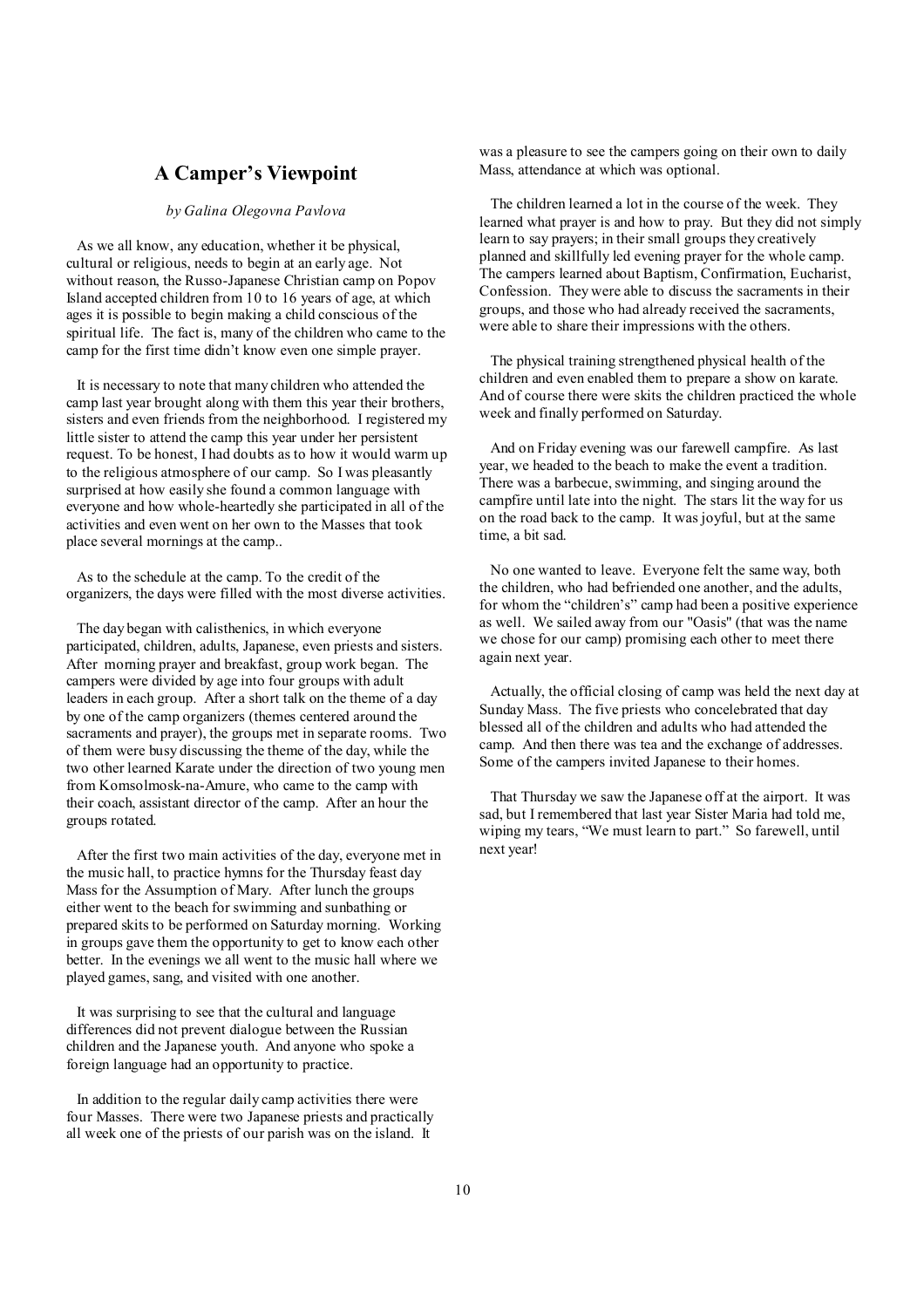News of Our Benefactors:

# **Central Arkansas for Russia!**

*by Mrs Melanie Alberson* 

Jacksonville, Arkansas, is home to two parishes that have actively supported the Vladivostok Mission for the last four years, Holy Family Parish at the Little Rock Air Force Base and St Jude's Parish of Jacksonville. Now we are making plans for fund raisers to be held in 1997.

Holy Family parishioners first met Fr Effing when he visited their pastor, Fr Dale Edwards, in the fall of 1992. At that time, Fr Effing told of his work with the Vladivostok Mission and the need for food, medications, and clothing in the area. Parishioners were quick to respond with collections of the needed items, and a small but dedicated group handled all the packing and shipping.

Fr Effing visited again in the following year and was invited to speak not only at Holy Family Parish, but also at nearby St Jude's Parish. Collections of food, clothing, over-the-counter medicines, and medical supplies continued, but now with both parishes participating.

After Father's trip to Central Arkansas in 1994, the two parishes decided to conduct a major drive for the same needed items. It was during this effort that local interest in the Vladivostok Mission soared.

Parishioners, friends, and "friends of friends" came from all corners of Central Arkansas with help and donations. A member of Holy Family Parish knew of a local clinic that was closing and was able to secure a medical examination table and other equipment. A medical supply sales representative from another parish donated 20 boxes of new items. Members of both parishes brought large popcorn tins in which to pack the half ton of donated dried beans.

St Jude's Men's Club, Senior Catholic Youth (SCY), PRE classes, and Altar & Rosary Society all aided the effort. The Men's Club held a valet car wash to help pay for shipping-- Parishioners arriving for Mass left their car keys with club members, and returned to find their cars sparkling. The SCY held Lenten soup suppers to help pay shipping costs, and PRE students brought canned foods. Altar & Rosary Society ladies collected, screened, and donated used clothing, and Boy Scout Troop 23 worked tirelessly to box and label hundreds of items. A total of four tons of donated goods left Jacksonville in May of 1996.

After resting up, parishioners decided it was time for another fund-raising event. A committee of eight St Jude's women came together to publish a parish cookbook. With the help of Morris Press in Kearney, Nebraska, the ladies collected recipes from parishioners. They organized, proofread, and formatted the recipes to the publisher's specifications; selected paper

stock and typefaces; and began an advertizing campaign and taking early orders. To stimulate extra interest, the parish held a "Name the Cookbook" contest, with the winner to receive a home-cooked meal prepared by the pastor, Fr Charles Thessing. Finished cookbooks, entitled "Confessions of Sin-Sational Chefs" arrived in September, just in time for early Christmas shoppers. The book features 400 recipes, including one from the bishop, Andrew J. McDonald and one from Fr Thessing. The Jacksonville newspaper even gave front-page coverage to the cookbook and to the growing local support for the Russian parishes. All proceeds from the sale of the books go directly to the Vladivostok Mission. (Want to buy one? Send \$10 to Ms Melanie Alberson, St Jude's Catholic Church, 2403 MacArthur Dr, Jacksonville AR 72076.)

 For Fr Effing's visit in October, the same group of women planned, organized, and advertized a Wednesday evening spaghetti supper. More than three hundred people signed up to attend. Cooking began two days in advance. Fr Effing spoke at the Wednesday evening Mass and the dinner followed. Vladivostok Mission supporters from St Jude's and Holy Family packed the parish hall for an evening of home-made spaghetti and dinner rolls, salad--and desserts from the parish cookbook. Fr Thessing donned a tuxedo and serenaded the crowd with violin music. Fr Effing roamed among the diners, collecting autographs in his copy of the cookbook.

 The growth in interest and support for the mission has truly been incredible, and talented, creative, and energetic people from both parishes have come forward to assist in the various projects. Catholics in Central Arkansas have certainly taken the Russian parishes into their hearts and hope to continue efforts for many years to come.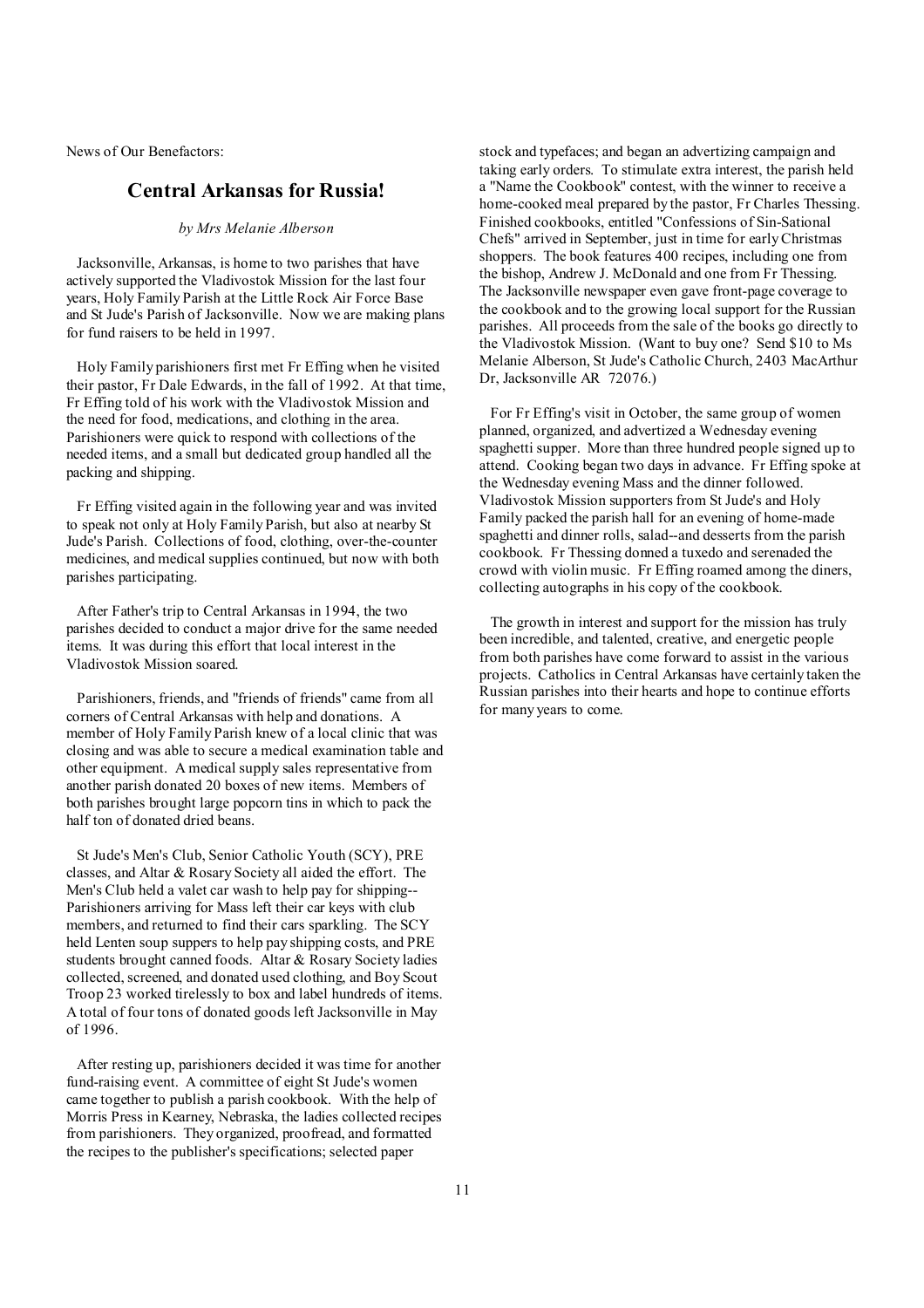### **News Notes**

#### *by Rev Myron Effing, C.J.D.*

• We were not successful in finding enough donors to begin our "Widows" Project in 1996. So far, nine smaller windows have been reserved by donors. But, thanks to the Catholics of Germany who, through their organization RENOVABIS, have offered to purchase for us THE OUTER PART of EVERY window! This is like a matching grant, since we cannot buy just the outer part! So our donors can now reserve for themselves the inner part, for a savings of approximately 40% over the donation needed for a whole window. Please consider donating for this great need. Thanks you, RENOVABIS! The remaining windows, with the 40% cost savings, are now the following:

**Window Window Name and Image Cost** 

| Visitation (St Mary and St Elizabeth)        | \$3,780 |
|----------------------------------------------|---------|
| Nativity of Jesus                            | 3,780   |
| Presentation of Jesus in Temple              | 3,780   |
| Finding of Jesus in the Temple               | 3,780   |
| Assumption of Mary                           | 3,780   |
| Coronation of Mary as Queen                  | 3,780   |
| Annunciation, Gabriel and Mary               | 9,000   |
| Mary, Mother of the Church (with Apostles)   | 9,000   |
| Immaculate Conception                        | 4,320   |
| Betrothal of Joseph and Mary                 | 4,320   |
| Tree of Jesse (King David and ancesters)     | 1,620   |
| Crucifixion (Ss Mary, John, and the Thieves) | 900     |
| Flight into Egypt                            | 900     |
| Queen of the Most Holy Rosary                | 900     |
| Vladivostok Martyrs (chapel door)            | 900     |
| Vladivostok Exiles (library door)            | 900     |
|                                              |         |

• On December 7 three masked thugs tried to kill one of our workers in order to gain entrance to the church at night. They hit him on the head several times with a crowbar, and it required a two-hour operation to mend his scull. He managed to run away, so they abandoned their attempt to rob us. Thank God he seems to be okay and on the mend. Probably he will be in the hospital two weeks. Besides, they broke his arm. This is the first time there has been any crime committed against us or the church in our five years here. We think they were teenagers. It seems they tried to gain entrance to the church through the boilerroom. The Orthodox bishop in Khabarovsk told me that their church was robbed 17 times already, with all their chalices stolen! We will have to spend some money on improving our safety situation.

• The Central GUM Department Store has again this year invited us to place the Christmas manger scene in one of their main show-windows for the Christmas season. We loaned them again the set from St Clement's Church in Dearborn, Michigan. Thanks to the generosity of Mrs Doloras Anderson of Oakland, California, we now have a second large set for use in the church building. May the scenes of Christmas be a blessing to you, our dear readers, and to the curious on the main street of Vladivostok, "Svetlanskaya". Merry Christmas everyone! God bless you during the new year.

• CARITAS, which is our version of "Catholic Charities", is alive and well and working in Vladivostok. It is also beginning its work in our other six parishes. In November alone, the following record of activities was recorded for Vladivostok:

543 needy people came to CARITAS for help.

117 people were seen free of charge by CARITAS' volunteer Russian physicians.

1953 medical procedures were performed by our own staff of nurses and physicians, thanks to CARITAS Japan.

123 people received help in the form of used clothing, produce, or medicines--free of charge--thanks to our American sister parishes. December saw the first results from CARITAS' new activities which are meant to employ the needy and handicapped. From the sewing machines donated by the American ship Blue Ridge came doll's clothing, kitchen mittens, and kitchen aprons. From the candle molds came the first variety candles in time for the holidays. Would you like to help CARITAS help the poor?

• Missionary success. "More than 1,000 Russians have been trained as church planters through the Project 250 program. Started three and a half years ago, Project 250's goal was to train 250 new missionaries to start new churches. Meanwhile, 503 churches were started in the last year through the Alliance for Saturation Church Planting in Eastern Europe in the former Soviet Union. In addition, 4,909 small groups are in existence, attended by more than 105,000 people. By the end of this August over 1,200 local leaders will have been trained in starting churches." Who are these people--The Catholics? No, this is a quote from *Pulse* (June 7, 1996) published by the Evangelical Missions Information Service!